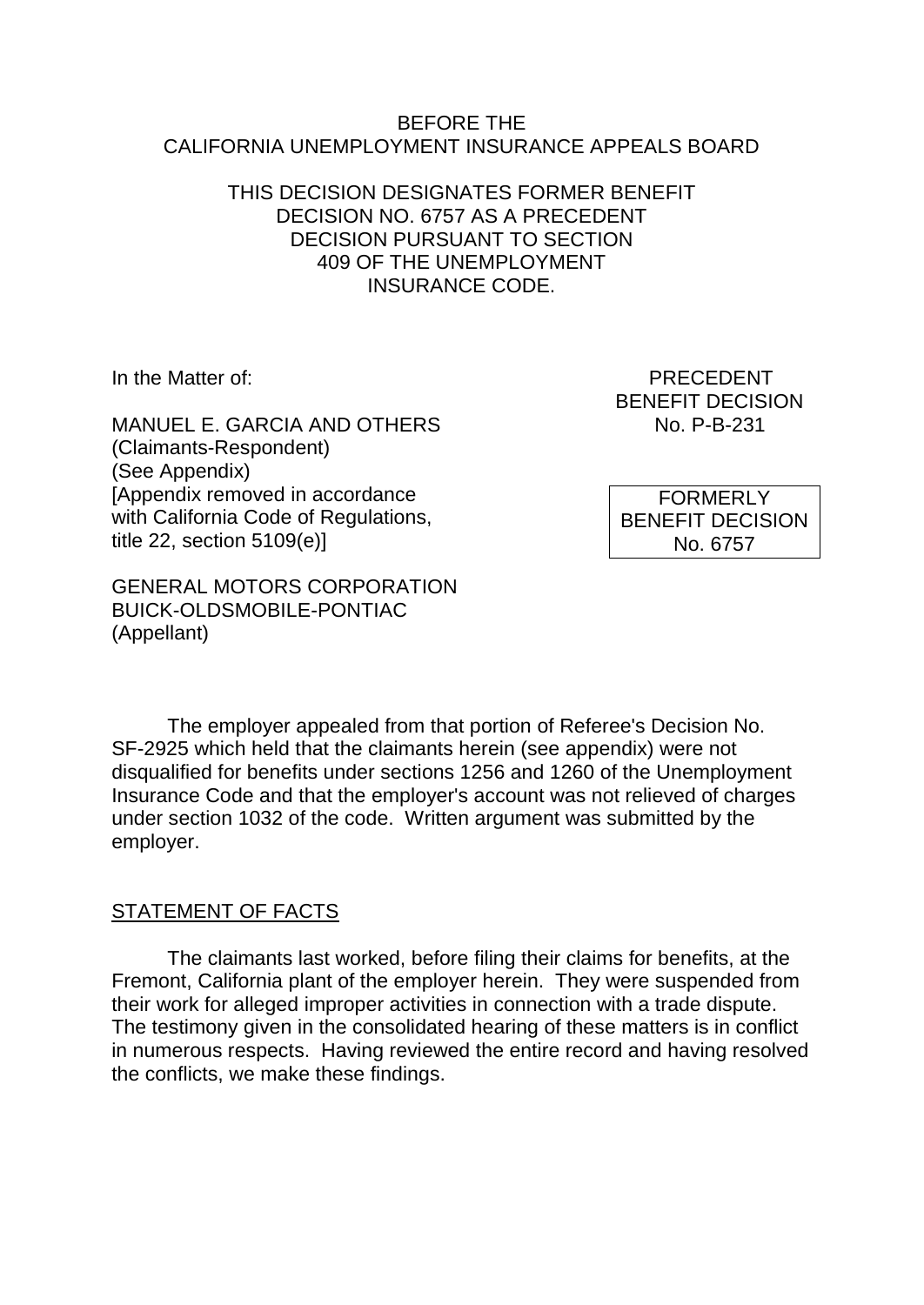The employer had operated a plant in Oakland, California at which all of the claimants were employed. The employees of the Oakland plant were members of one of two local unions, depending upon the divisions in which they worked. Both locals were affiliated with the International Union, United Automobile, Aircraft and Agricultural Implement Workers of America. The relations between the union members and the employer were governed by a collective bargaining agreement effective September 20, 1961.

The employer decided to curtail its operations in Oakland and to transfer the employees thus affected to its plant in Fremont, California. The local unions in Oakland became inoperative and, pending negotiations and the establishment of a local in Fremont, an interim agreement was executed. This interim agreement incorporated by reference the provisions of the international agreement with certain exceptions which are not material to this decision. Remaining in effect were the following provisions of the international agreement:

### "STRIKES, STOPPAGES AND LOCKOUTS

"(115) It is the intent of the parties to this Agreement that the procedures herein shall serve as a means for peaceable settlement of all disputes that may arise between them.

"(116) During the life of this Agreement, the Corporation will not lock out any employes until all of the bargaining procedure as outlined in this Agreement has been exhausted and in no case on which the Umpire shall have ruled, and in no other case on which the Umpire is not empowered to rule until after negotiations have continued for at least five days at the third step of the Grievance Procedure. In case a lockout shall occur the Union has the option of canceling the Agreement at any time between the tenth day after the lockout occurs and the date of its settlement.

"(117) During the life of this Agreement, the Union will not cause or permit its members to cause, nor will any member of the Union take part in any sit-down, stay-in or slow-down, in any plant of the Corporation, or any curtailment of work or restriction of production or interference with production of the Corporation. The Union will not cause or permit its members to cause nor will any member of the Union take part in any strike or stoppage of any of the Corporation's operations or picket any of the Corporation's plants or premises until all the bargaining procedure as outlined in this Agreement has been exhausted,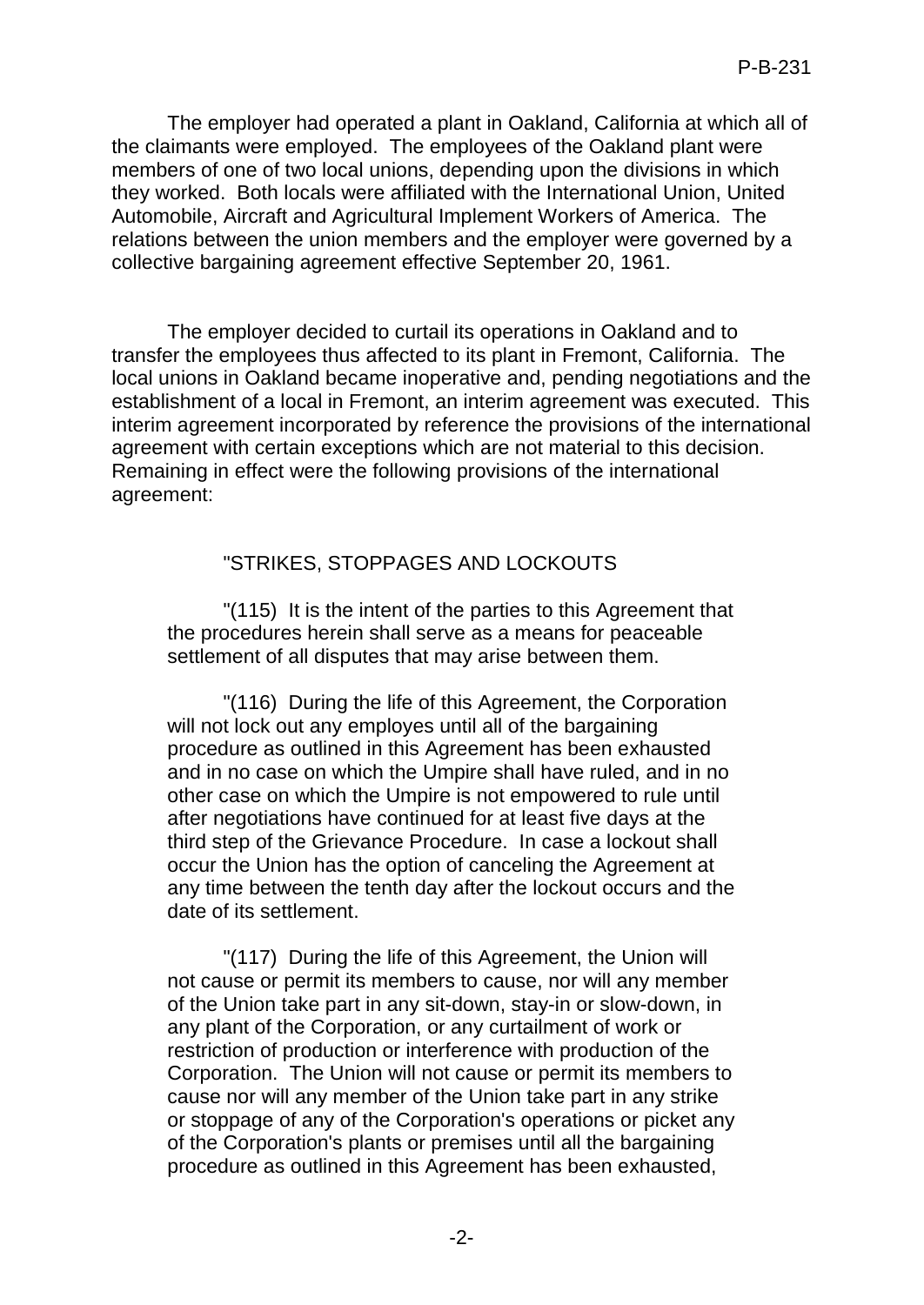and in no case on which the Umpire shall have ruled, and in no other case on which the Umpire is not empowered to rule until after negotiations have continued for at least five days at the third step of the Grievance Procedure and not even then unless authorized by the International Union, United Automobile, Aircraft and Agricultural Implement Workers of America, AFL-CIO, and written notice of such intention to authorize has been delivered to the Personnel Staff of the Corporation at least five (5) working days prior to such authorization. The Union will not cause or permit its members to cause nor will any member of the Union take part in any strike or stoppage of any of the Corporation's operations or picket any of the Corporation's plants or premises because of any dispute or issue arising out of or based upon the provisions of the Pension Plan, Insurance Program, or Supplemental Unemployment Benefit Plan; nor will the Union authorize such a strike, stoppage, or picketing. In case a strike or stoppage of production shall occur, the Corporation has the option of cancelling the Agreement at any time between the tenth day after the strike occurs and the day of its settlement. The Corporation reserves the right to discipline any employe taking part in any violation of this Section of this Agreement."

The transfer of the employees including the claimants, from the Oakland plant to the Fremont plant was completed before June 25, 1963. Claimant's Garcia, Santos and Stolaroff had been union committeemen in the Oakland plant with Santos as committee chairman. They were appointed temporarily to the same positions in the Fremont plant. The remaining claimants were also union members.

Each committeeman was assigned to a separate district in the plant. Each performed the work to which he was assigned for a relatively brief period of the workday. During the remainder of the day each committeeman consulted with various employees in their districts and the employer's labor relations officials regarding grievances. A representative of the international union was available to assist the committeeman when requested.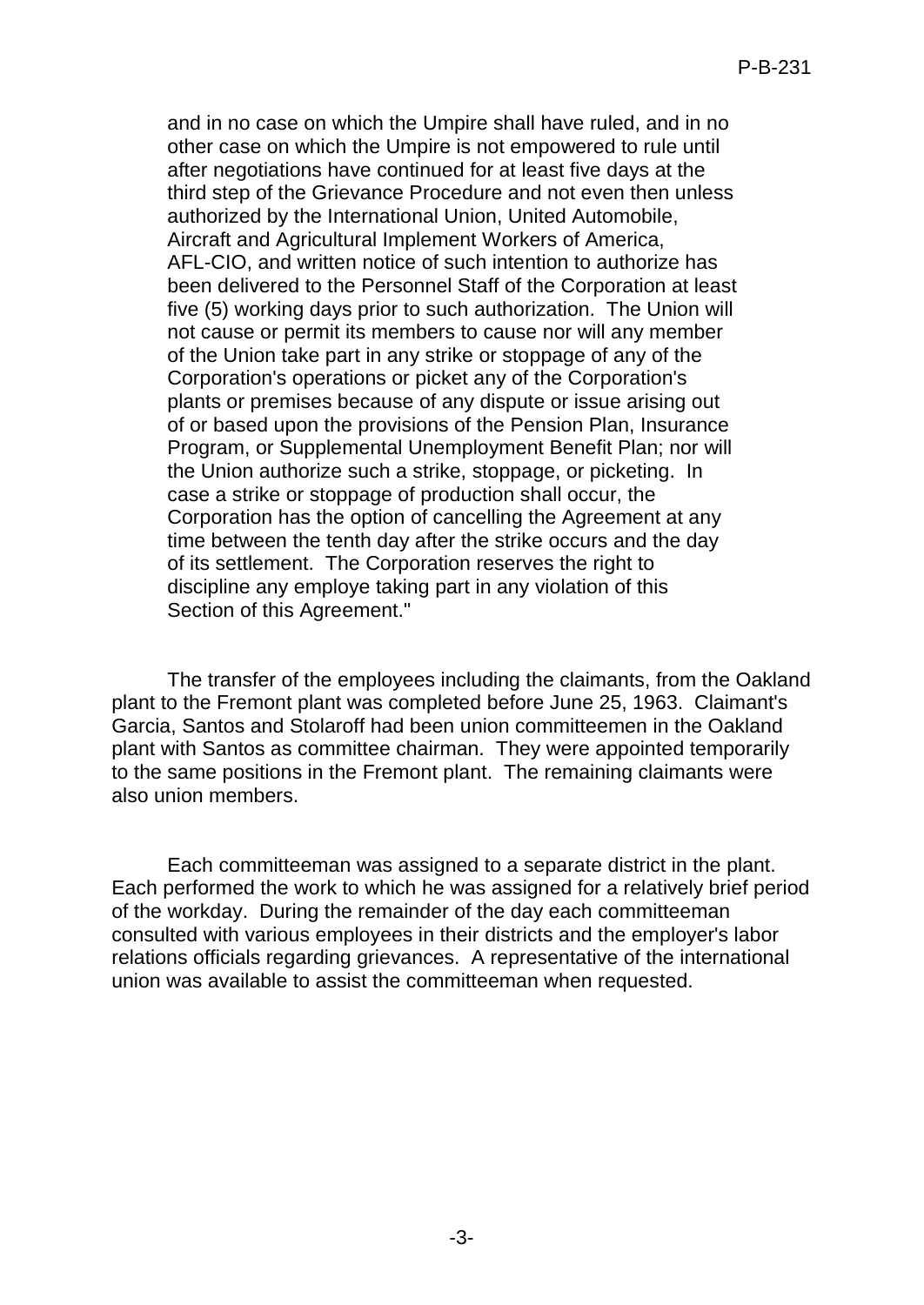During the months preceding June 25, 1963, the production workers in the Fremont plant had registered numerous and varied complaints with the committeemen. The workers became increasingly dissatisfied with management and the committeemen because they believed that there was undue delay in settling the complaints. There were periodic rumors that the production workers would strike. The committeemen, who were devoted union officials, were concerned about the precariousness of their positions as union officials since the workers appeared to have lost confidence in them; they were also concerned about the strained relations between the workers and supervision. Although the workers were dissatisfied with the committeemen, no organized opposition to them existed.

On June 24, 1963, Mr. Santos observed what he considered the "manhandling" of a production worker by members of the employers security force. Mr. Santos became incensed and stated that, if this practice was not discontinued, he would lead the workers out on a strike.

On June 25, 1963, the employer's labor relations officials were informed by immediate supervisors of the workers that the men were talking about "walking out" at 10 a.m. on that date. After a conference among supervision, a meeting was held between the employer's labor relations officials and committeemen Santos and Stolaroff commencing at 9:50 a.m. Committeeman Garcia was not present because he could not be reached in time.

During the meeting the committeemen denied that they were aware of an impending "walkout"; and agreed that such action would be in violation of the collective bargaining agreement. They were reminded that it was their duty to prevent such a walkout; and Mr. Santos stated that he knew what his duties were and that he did not have to be reminded of them. An employer's representative mentioned that certain rulings by umpires, who had considered the effect of the "no strike" provision of the collective bargaining agreement, held that union committeemen were obligated to take affirmative action to prevent improper "walkouts." Mr. Santos countered with the remark that there were other rulings which held that committeemen were not required to take any action which would subject them to physical danger.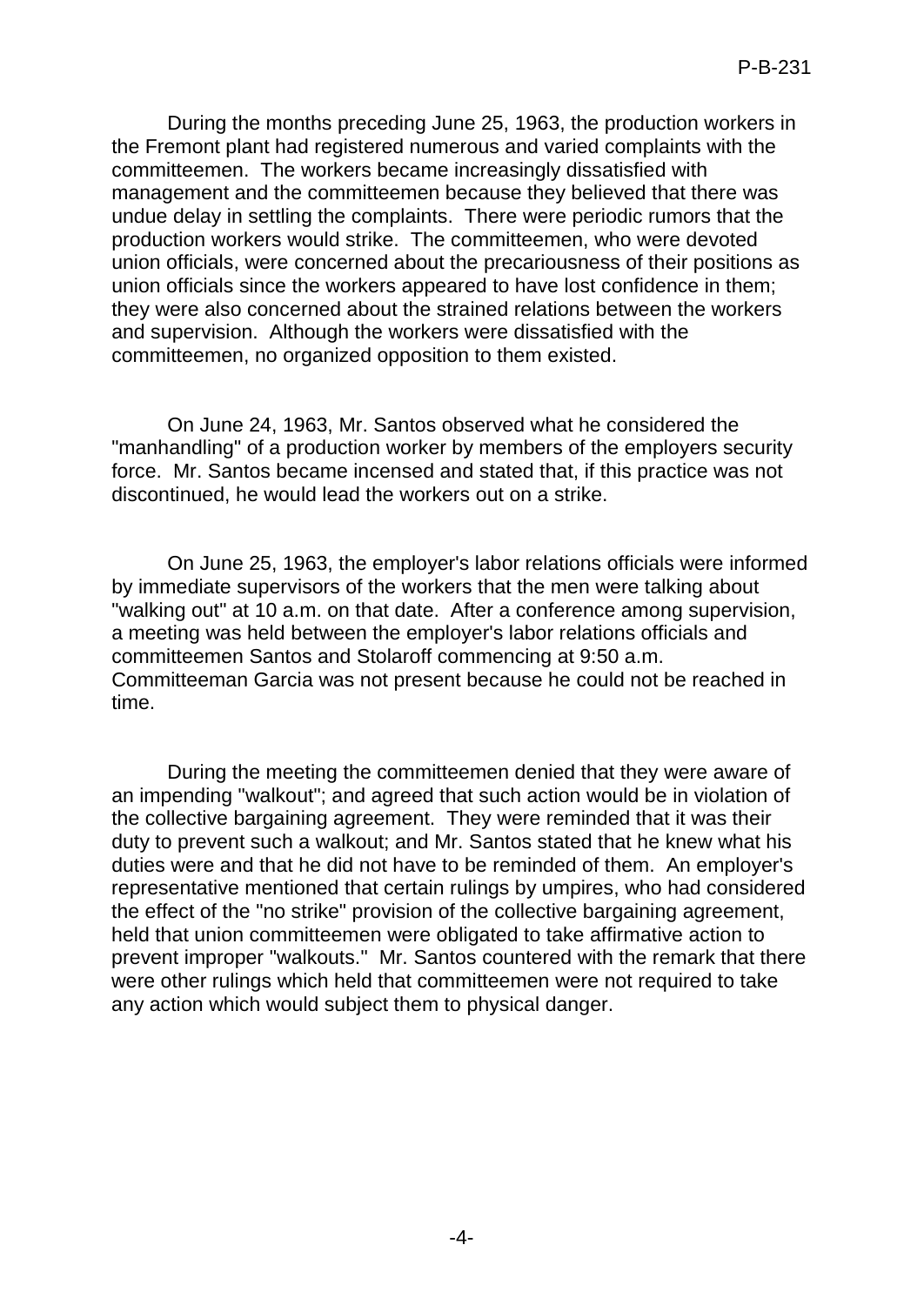At about two minutes before 10 a.m. Mr. Santos and Mr. Stolaroff were ordered, by the labor relations officials, to approach the workers and attempt to prevent a "walkout." Promptly at 10 a.m., the production workers left their work stations and proceeded from the plant. The two committeemen delayed, until 10:12 a.m., any attempt to speak to the departing workers on the ground that they might be physically harmed. They were offered the protection of the security guards and the labor relations manager offered to go with them. They refused the offered assistance because they did not wish to be identified with management. The committeemen had received no threats of physical harm.

By 10:12 a.m., most of the approximately 900 production workers employed at the plant had departed. Mr. Santos and Mr. Stolaroff spoke to some of the few remaining workers. At this time they were joined by Mr. Garcia. Some of the workers, to whom they spoke, returned to their work stations; others did not. Mr. Garcia was heard to say to one group that the "walkout" was "illegal" and that they could make up their own minds about returning to work or leaving.

None of the committeemen left the plant except when given permission at 10:30 a.m. to attend a union meeting for the expressed purpose of attempting to persuade the workers to return. When they arrived at the union hall, they found about 500 workers there. The workers resisted their attempts to speak and to persuade them to return to work. Finally, it was decided that the workers would return to work the next day.

Claimant Gallegos reported to work at the usual time on June 25, 1963. At 10 a.m. he raised his hands above his head and shouted, "Let's go." He and the other workers in his section then left the plant.

Mr. Perez and Mr. Gomes left their work at 10 a.m. on June 25, 1963. They proceeded from the building. At about 3:30 to 4 p.m. they stationed themselves at an entrance to the employer's premises and intercepted some automobiles containing men who worked on the second shift. Some of the men to whom they spoke turned away and did not report for work.

All of the employees returned to work on June 26, 1963. The employer suspended the claimants for 30 to 60 days on the ground that they had taken active parts in leading and furthering the "walkout."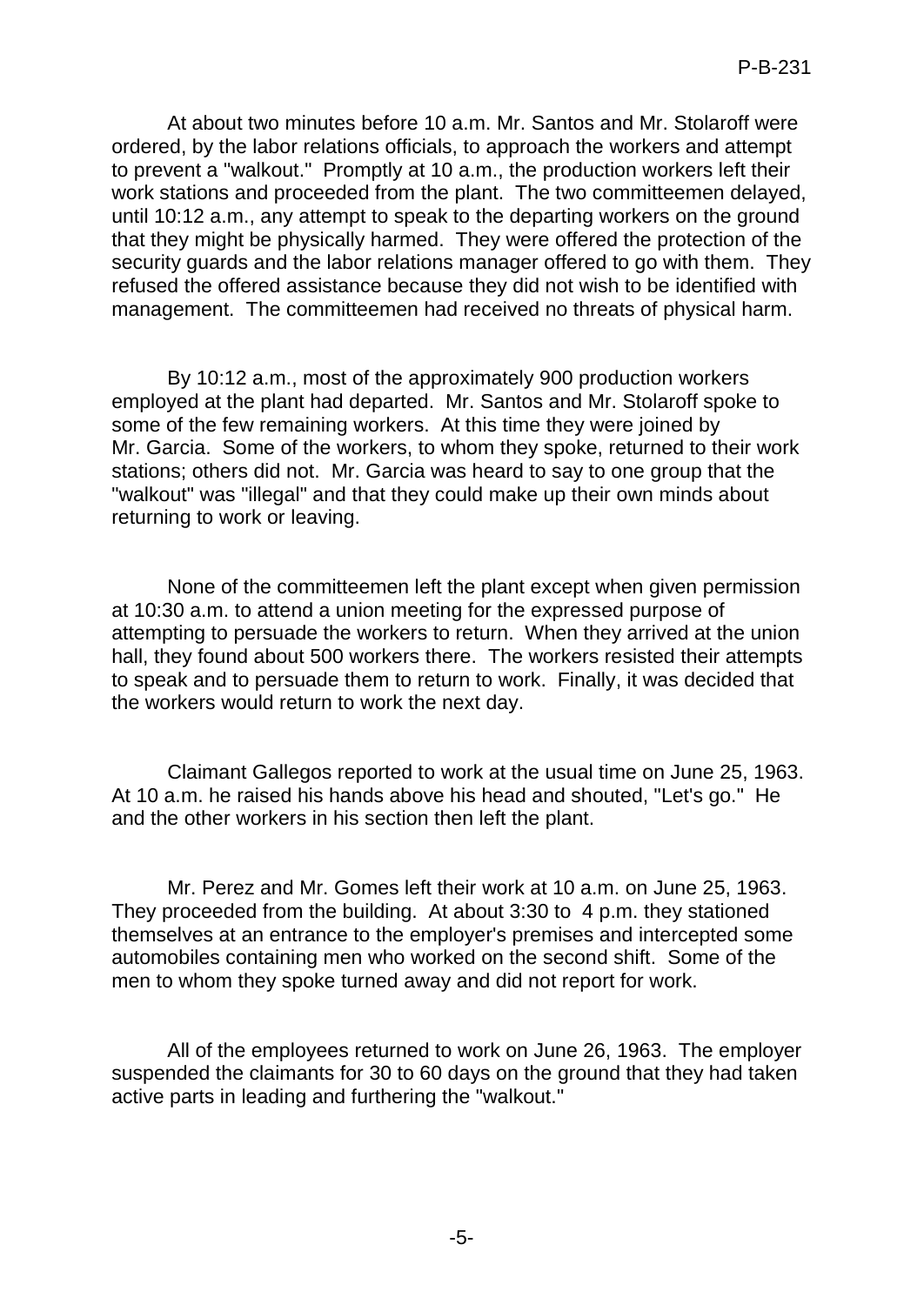The claimants filed claims for benefits effective June 30, 1963. In Mr. Garcia's case, the employer within the proper time submitted information relating to the claimant's suspension. The department issued a notice of determination of eligibility favorable to the claimant but did not issue a separate notice of ruling under section 1030 of the code. In the case of Mr. Gallegos, the record does not show that the employer responded to the notice of claim filed. The department issued a notice of determination of eligibility disqualifying the claimant for benefits for five weeks under sections 1256 and 1260 of the code. However, the department did not issue a separate notice of ruling under section 1030 of the code. In the remaining cases herein, the department disqualified the claimants for benefits under sections 1256 and 1260 of the code and issued separate rulings relieving the employer's account under section 1032 of the code. Timely appeals were filed in all instances.

# REASONS FOR DECISION

The primary issue before us is whether the claimants voluntarily left their work without good cause or were discharged for misconduct connected with their work within the meaning of sections 1256 and 1030(a) of the Unemployment Insurance Code. Before we may decide the above, we must determine whether there was a trade dispute; whether the claimants left their work because of a trade dispute; whether, by some act or failure to act, they violated provisions of the collective bargaining agreement; and whether the disqualifying provisions of section 1256 of the code are applicable if the claimants left their work because of a trade dispute. Whether the claimants were ineligible for benefits under section 1262 of the code is not in issue since they did not file claims for benefits while they remained out of work because of a trade dispute.

Section 1262 of the code provides:

"1262. An individual is not eligible for unemployment compensation benefits, and no such benefit shall be payable to him, if he left his work because of a trade dispute. Such individual shall remain ineligible for the period during which he continues out of work by reason of the fact that the trade dispute is still in active progress in the establishment in which he was employed."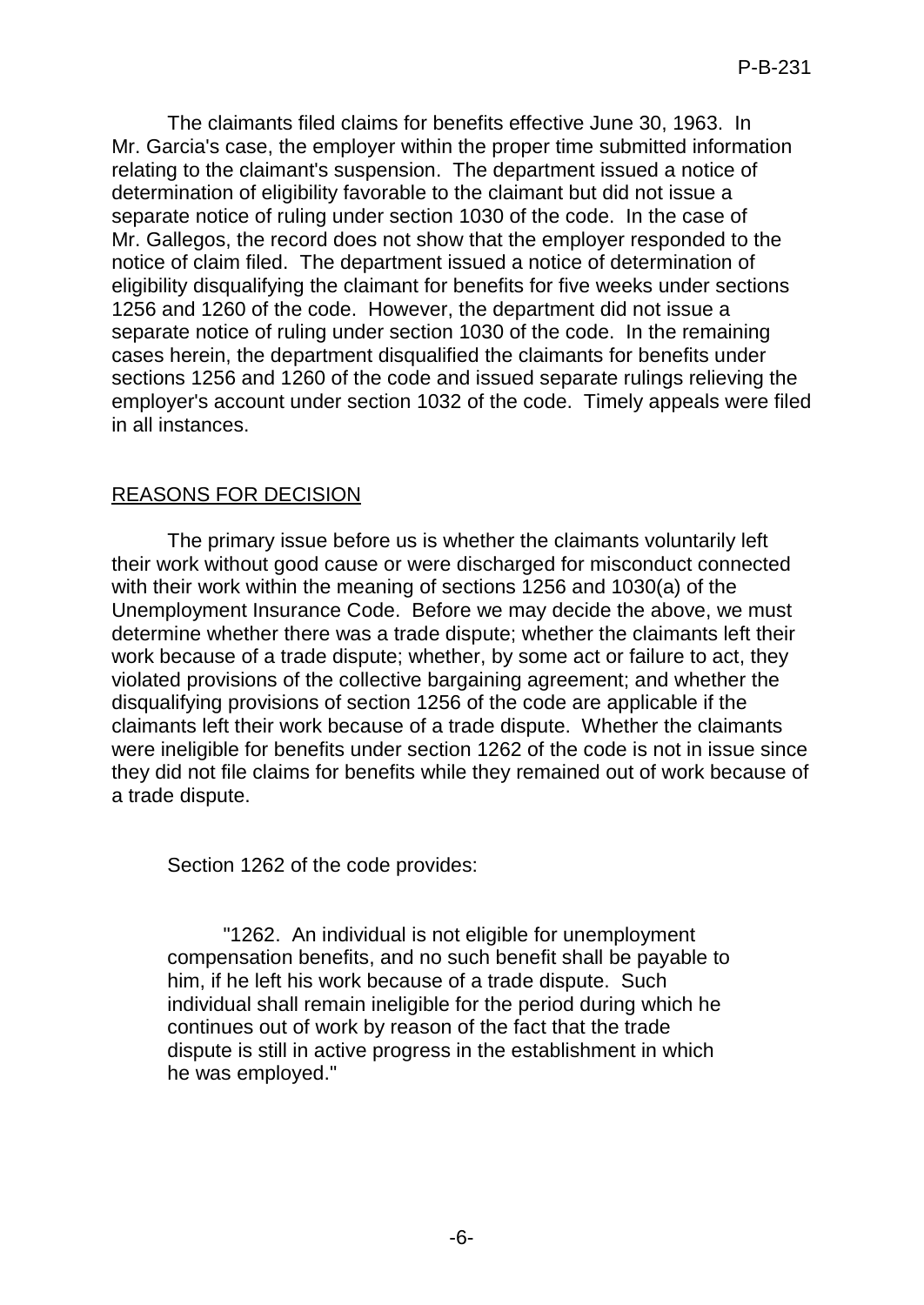In Benefit Decision No. 6026, we stated:

"The term trade dispute is a broad one and may be properly applied to any controversy which is reasonably related to employment and to the purposes of collective bargaining (Benefit Decision No. 5719). It is broader than 'strike' or 'lockout' (Benefit Decision No. 4838), and the existence of a trade dispute is not dependent upon a stoppage of work . . . ."

In the present case, the production workers had registered numerous complaints about their working conditions; and they were dissatisfied also with what they considered the employer's undue delay in correcting these conditions. The controversy related to their employment and to the purposes of collective bargaining. Therefore, a trade dispute existed on June 25, 1963 in the employer's establishment. A stoppage of work occurred on that date when the production workers left their work although there was no physical inability to continue (W. R. Grace & Company v. California Employment Commission (1944), 24 Cal. 2d 720, 151 Pac. 2d 215).

Clearly, therefore, the claimants Gallegos, Perez and Gomes left their work voluntarily because of a trade dispute. We are convinced that such leaving and their other actions in furtherance of the strike amounted to violations of section 117 of the collective bargaining agreement herein.

In reaching this conclusion, we are mindful of the court's injunction in the Grace decision, above, that we have no authority to evaluate the merits of the controversy between the employer and its employees. We have not done so; we have merely decided that a strike occurred and that the claimants Gallegos, Perez and Gomes breached the collective bargaining agreement by their actions in relation to the strike itself. The claimants have not disputed the fact that section 117 of the agreement was breached. The question remaining is whether these actions and the resulting suspensions require the disqualification of claimants Gallegos, Perez and Gomes for benefits under sections 1256 and 1260 of the code and the relief of the employer's account from charges under section 1032 of the code in relation to their claims.

Section 1256 of the code provides for the disqualification of a claimant for benefits if he voluntarily left his most recent work without good cause or was discharged for misconduct connected with such work. Section 1032 of the code provides that the employer's account may be relieved of charges under such circumstances.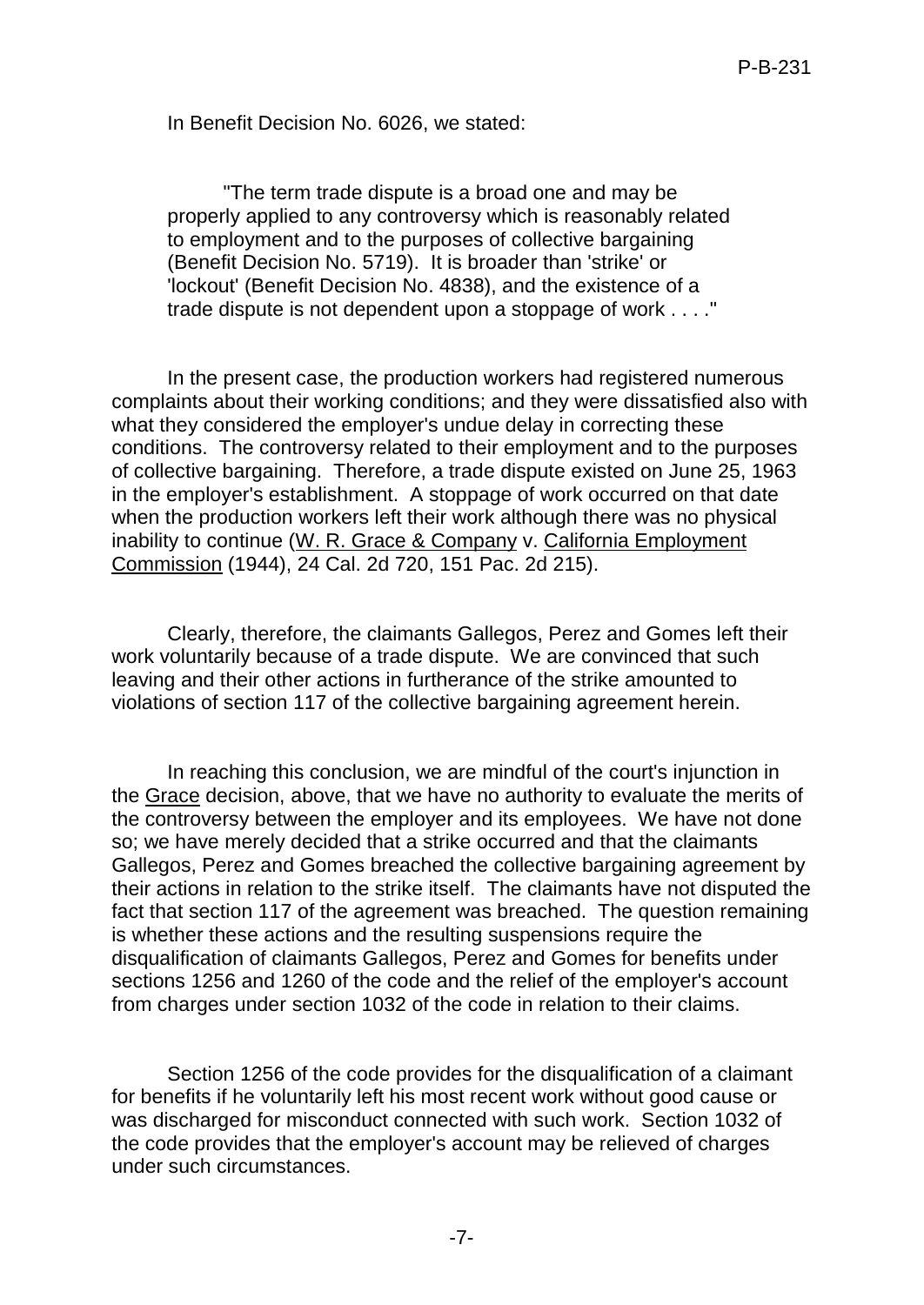In the Grace case, above, the court held that the disqualification imposed by section 58(a) of the Unemployment Insurance Act (now section 1256 of the code) is not applicable to a claimant subject to the disqualification imposed by section 56(a) (now section 1262 of the code). However, there is one material distinguishing factor in this case which was not present in the Grace case. The court was not confronted with the so-called "no strike" clause and its effect upon the claimants in regard to the imposition of the disqualification under section 58(a) of the act. The same distinction applies to Benefit Decisions Nos. 6703 and 6732 and the decisions cited therein. In those decisions we were not confronted with a "no strike" clause in a collective bargaining agreement and our conclusions therein are not controlling in the situation now before us. Our research has disclosed no California court decisions in which the present situation was considered.

In Benefit Decision No. 5528, the General Motors Corporation discharged certain employees on the ground that they had left their work because of a trade dispute contrary to the direct orders of supervision and to the provisions of section 117 of the collective bargaining agreement then in effect. The discharges had later been modified to suspensions. Benefit Decision No. 5528, which was issued in 1950, held that the claimants were not subject to disqualification under section 58(a)(2) of the act (now section 1256 of the code) for the reasons expressed in the Grace case; but the benefit decision did not discuss the effect of section 117 of the collective bargaining agreement and is not applicable in the matter now before us. Insofar as it contains any implication contrary to the views here expressed, Benefit Decision No. 5528 is disapproved.

In Benefit Decision No. 6732, the claimants had voted to decertify as bargaining agent the union which had previously acted for them. Less than a year after such election, the claimants became affiliated with another union, and they attempted to negotiate with the employer for recognition of the second union as their authorized bargaining agent. The employer refused and the claimants left their work in an attempt to enforce their demands. There followed charges and countercharges before the National Labor Relations Board and a petition in the federal court to enjoin the strike. These actions were not carried to a conclusion because the parties entered into an approved agreement to the effect that the union would discontinue its strike action. The agreement further provided:

"Nothing contained in this agreement shall constitute the admission of the commission of any unfair labor practices within the meaning of the (Labor Relations) Act."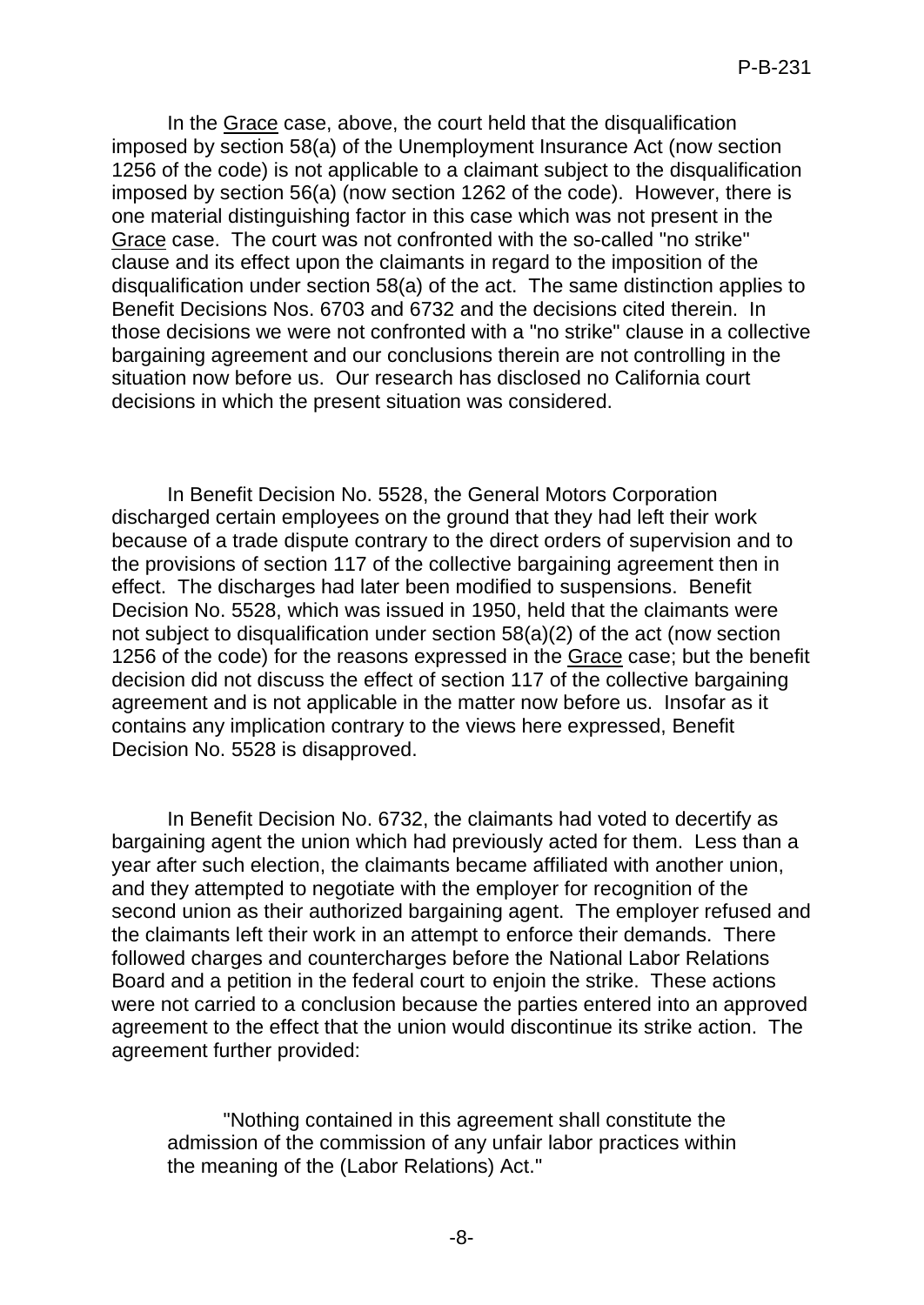The claimants unconditionally applied to the employer for reinstatement but the employer discharged them. The employer contended that the claimants were discharged for misconduct within the meaning of section 1256 of the code on the ground that they had engaged in an illegal act in striking for union recognition. In concluding that the claimants were not subject to disqualification under section 1256 of the code, we pointed out that there had been no official adjudication that the union committed an unfair labor practice in violation of section 8(b)(7)(B) of the National Labor Relations Act; and that we did not have jurisdiction to make such a finding in a field pre-empted by the federal law.

The situation in the present case is distinguished from that in Benefit Decision No. 6732. In the present case, we are not called upon to determine whether the claimants' acts were in violation of any law. We are required to determine the claimants' eligibility for benefits and the employer's liability for charges in relation to benefits paid. To accomplish this, we must determine whether one or the other of the parties breached their collective bargaining agreement. The claimants have not denied that they did violate the terms of such agreement. For this reason, Benefit Decision No. 6732 is not determinative of the matter now before us.

Our research has disclosed a decision by the Massachusetts Supreme Judicial Court, which is in point. This decision (Howard Brothers Manufacturing Company v. Director of the Division of Employment Security (1955), 33 Mass. 244, 130 N.E. 2d 108) was concerned with the effect of a "no strike" provision in a collective bargaining agreement in relation to the disqualification of claimants under the voluntary leaving of work provisions of the Massachusetts Employment Security Law. The claimants had left their work because of a trade dispute without first resorting to the grievance procedures set forth in the agreement. The court stated:

". . . All of the claimants voluntarily left their work by striking in violation of their contract. They could have continued to work on the reduced schedule. If this was unsatisfactory to them they could have sought arbitration according to the contract . . . Since the claimants left their work while substantial work still remained for them to do and in violation of their contract, they left 'without good cause . . . .' ''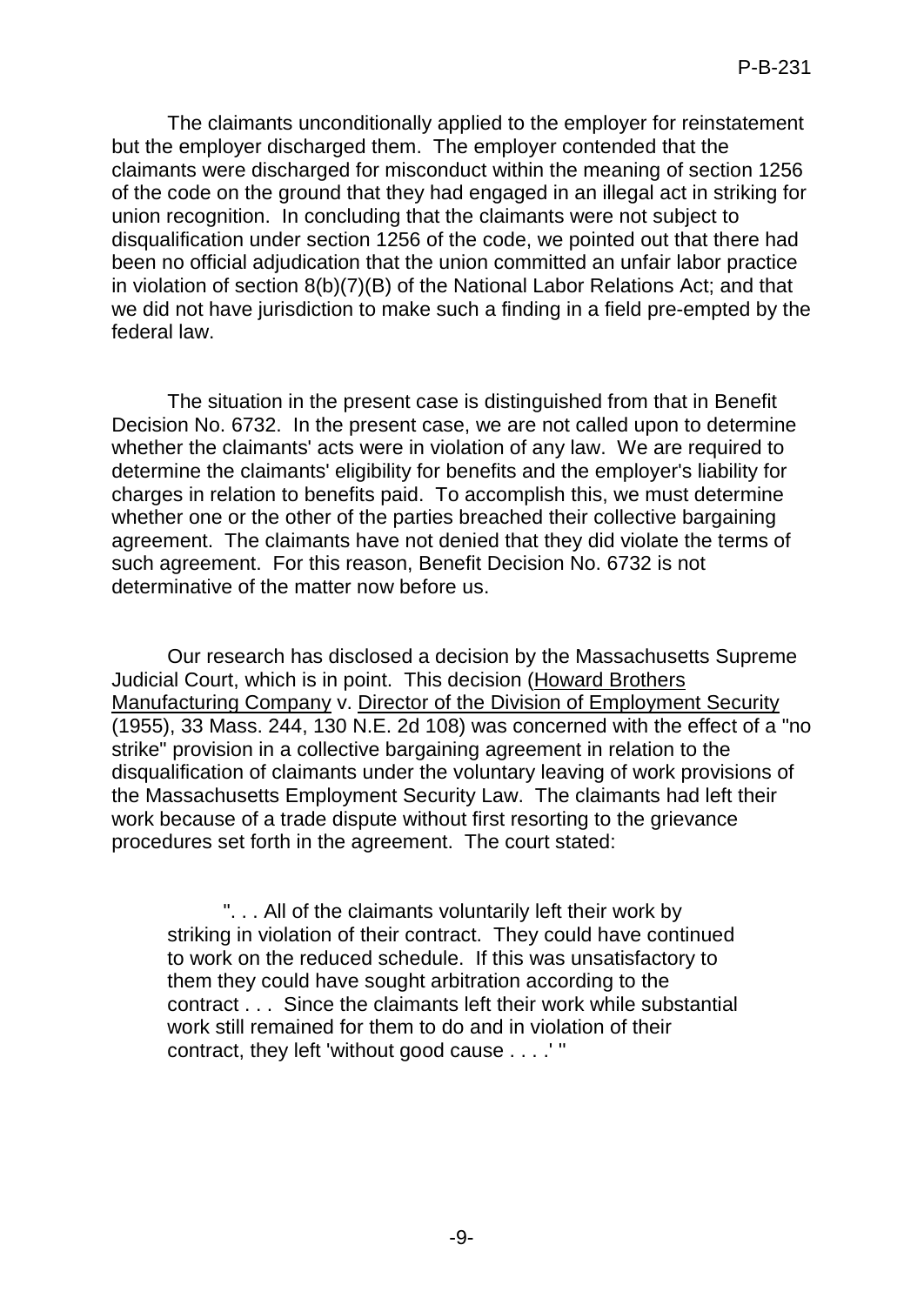In Barber, Crouse v. California Employment Stabilization Commission (1954), 130 Cal. App. 2d 7, 278 P. 2d 762, hearing denied by Supreme Court, the court had under consideration a case wherein the employer and the union representing waterfront employees had established a central hiring hail from which employees were dispatched to any of several employers. In holding that the claimants were ineligible for benefits on the ground that they had left their work because of a trade dispute even though they had not been actively working when the strike commenced, the court stated:

"By these agreements, it is apparent that the employees had bargained away their right to negotiate for employment with any particular employer, and the employer had, for all practical purposes, bargained away his right to negotiate in reference to employment with particular employees. Under this hiring hail system, except in minor particulars not here relevant, each registered member of the union had a contract right to his proportion of the work available."

In effect, the claimants in the Barber case had lost certain rights, while gaining others, because of the agreement. They would not have been held ineligible under section 1262 of the code since they would have been on layoff status but for the agreement (Benefit Decision No. 5800).

Similarly, in this case the employer bargained away its right to "lock out" the employees and the employees bargained away their right to strike until the grievance procedures provided in the contract had reached a specified stage. The employees bargained away their immediate right to strike in order to obtain the security of continued employment while grievances were settled peaceably. They could have continued to work while the grievances which had arisen could thus be settled. They are therefore not entitled to the protection of the principle stated in the Grace decision relative to the applicability of section 1256 of the code.

When the claimants returned to work on June 26, 1963, they ceased to be unemployed because a trade dispute was in active progress. Their subsequent unemployment resulted from the act of the employer in suspending them. Such action by the employer was made for disciplinary reasons under the provisions of section 117 of the collective bargaining agreement. It was a result which the claimants knew or could reasonably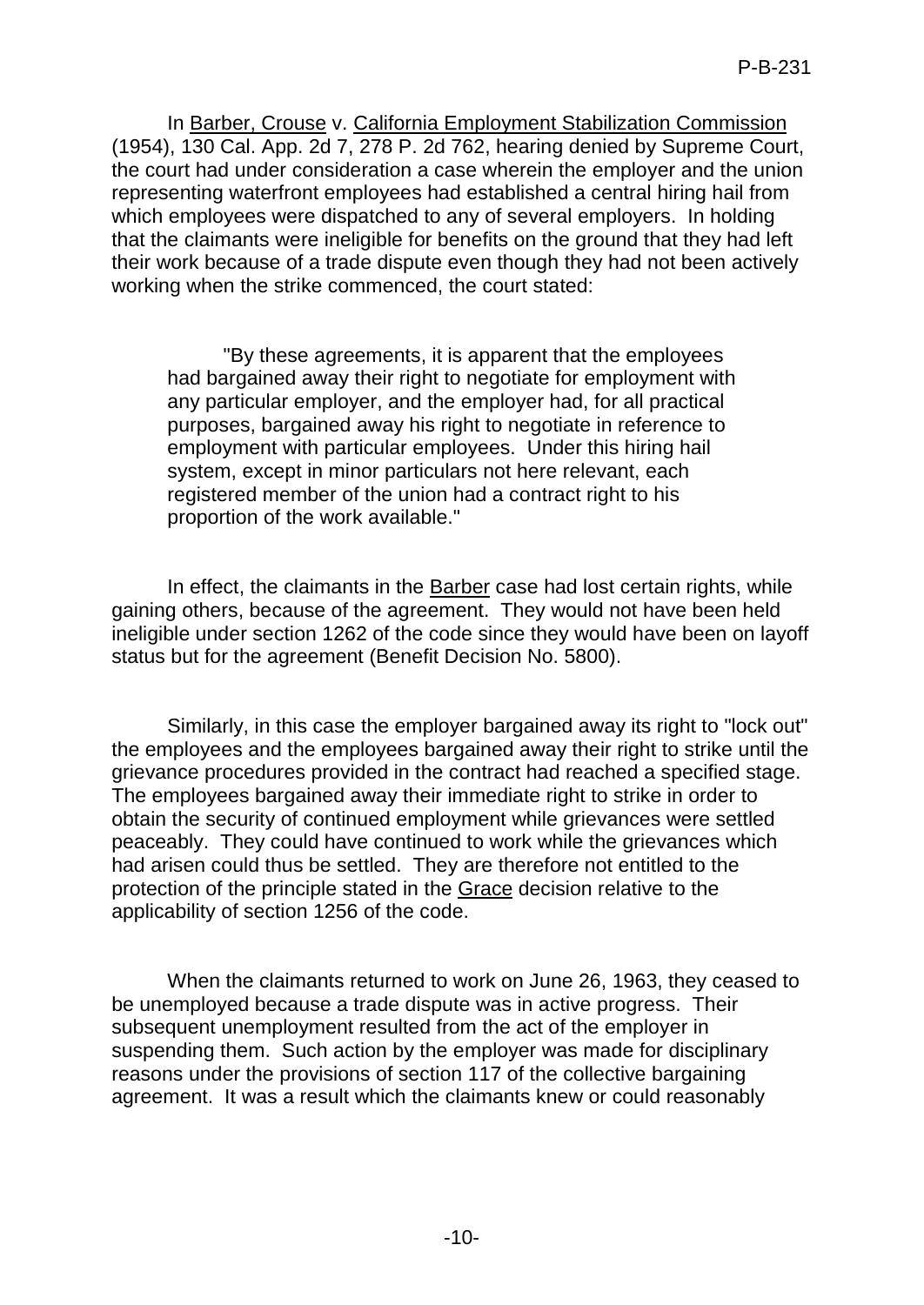be expected to know might flow from their violation of the agreement's "no strike" clause. In these circumstances, it must be held that it was the deliberate violation of the collective bargaining agreement by the claimants which led to their suspension and thus was the proximate cause of their unemployment at the time their claims were filed.

In Benefit Decision No. 6618, we held that the claimant therein had voluntarily left his work without good cause when he was suspended from his work because of his deliberate violation of the rules of employment on the waterfront, which rules were established in accordance with the collective bargaining agreement there in effect. Since the claimants Gallegos, Perez and Gomes were suspended because of their deliberate violation of the collective bargaining agreement, we reach the same conclusion in their cases.

However, we cannot conclude on the basis of this record that the committeemen (the claimants Garcia, Santos and Stolaroff) violated the provisions of the collective bargaining agreement. They may have known that the other employees intended to leave their work at 10 a.m. on June 25, 1963. However, the evidence does not establish that they did anything to encourage the strikers to leave their work before the "walkout" actually occurred. It is true that they did not make an immediate, affirmative attempt to stop the "walkout" when it commenced. It is also true that they knew that it was their duty to attempt to stop the "walkout" if they could do so without subjecting themselves to physical danger. Since the temper of the strikers was an intangible, the committeemen were entitled to exercise their own judgement about the risk of physical harm which they might encounter in attempting to stop the "walkout." Their hesitation was reasonable under the circumstances. They did not leave their work until permitted to leave by the employer, and then it was for the purpose of persuading the strikers to return to work. The evidence shows that they were sincere in in their efforts to accomplish this. We conclude that the suspension of claimants Garcia, Santos and Stolaroff did not constitute a voluntary leaving of work without good cause within the meaning of sections 1030 and 1256 of the code.

With respect to the claim of Mr. Garcia, the employer submitted timely information and the department issued a determination of eligibility but not a separate ruling under section 1030 of the code. The determination of eligibility, issued under code section 1328, had the same effect as a separate ruling (Ruling Decision No. 145).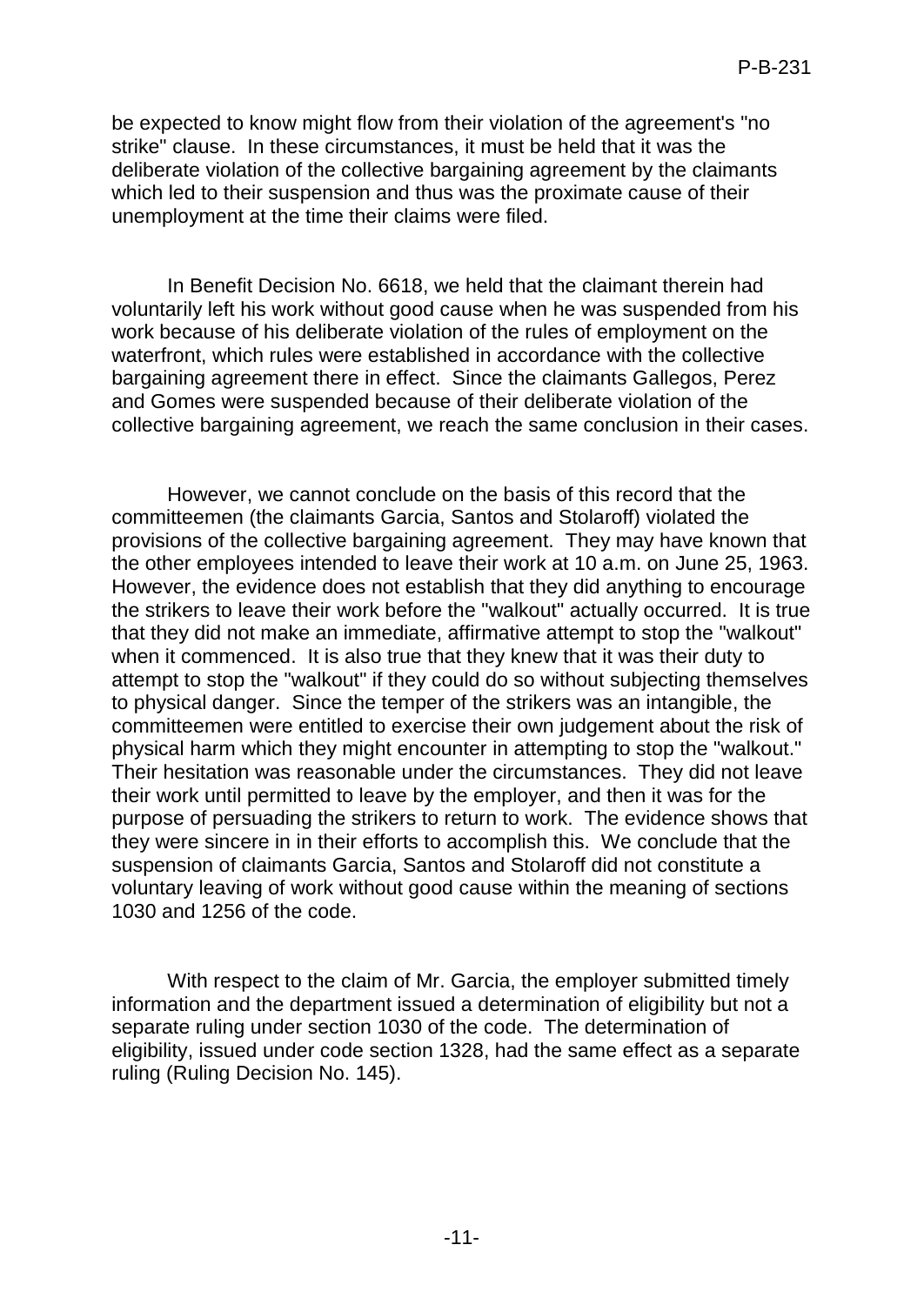In regard to the claim of Mr. Gallegos, the record does not show whether the employer submitted timely information as provided in section 1030(a) of the code. Therefore, we are unable to determine whether the employer is entitled to a ruling under section 1030(c) of the code. The department should investigate this situation and take appropriate action.

### DECISION

The decision of the referee is modified. The claimants Gallegos, Perez and Gomes are disqualified for benefits under code sections 1256 and 1260. The employer's account is relieved of charges under section 1032 of the code in relation to the claims of claimants Perez and Gomes. The department shall investigate the employer's entitlement to a ruling in the claim of Mr. Gallegos and take other appropriate action therein. Benefits are payable to claimants Garcia, Santos and Stolaroff; the employer's account is not relieved of charges with respect to their claims.

Sacramento, California, October 22, 1964.

### CALIFORNIA UNEMPLOYMENT INSURANCE APPEALS BOARD

GERALD F. MAHER, Chairman

LOWELL NELSON

NORMAN J. GATZERT (Absent)